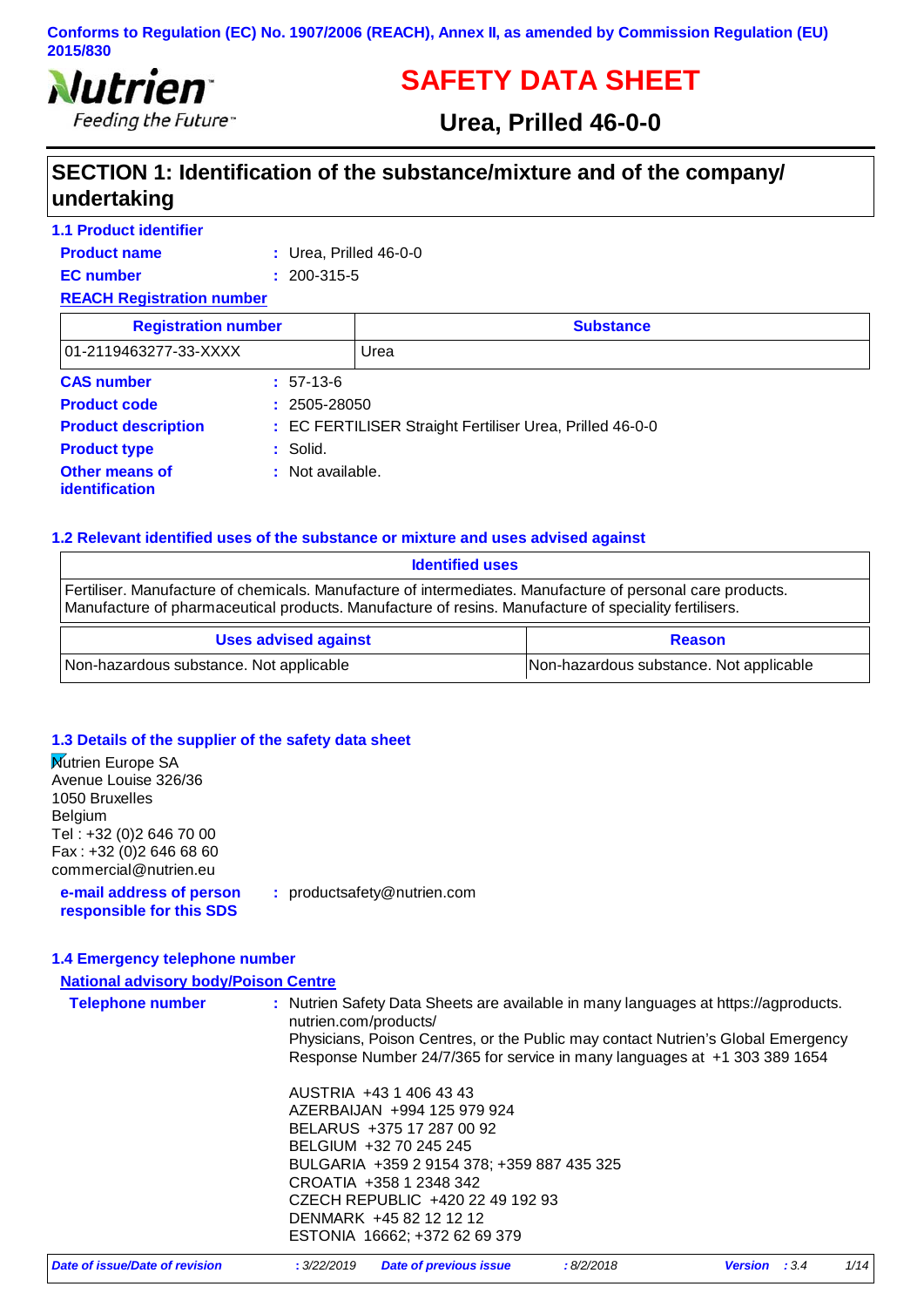*Urea, Prilled 46-0-0*

# **SECTION 1: Identification of the substance/mixture and of the company/ undertaking**

| FINLAND +358 9 471977                                                      |  |
|----------------------------------------------------------------------------|--|
| <b>FRANCE</b>                                                              |  |
| Angers +33 (0) 2 41 48 21 21                                               |  |
| Bordeaux +33 (0) 5 56 96 40 80                                             |  |
| Lille 0800 59 59 59 (national callers)                                     |  |
| Lyon +33 (0) 4 72 11 69 11                                                 |  |
| Marseille +33 (0)4 91 75 25 25                                             |  |
| Nancy +33 (0) 3 83 22 50 50                                                |  |
| Paris +33 (0) 1 40 05 48 48                                                |  |
| Rennes +33 (0) 2 99 59 22 22                                               |  |
| Strasbourg +33 (0)3 88 37 37 37                                            |  |
| Toulouse +33 (0) 5 61 77 74 47                                             |  |
| GEORGIA +995 99 53 33 20                                                   |  |
| <b>GERMANY</b>                                                             |  |
| Berlin +49 30 192 40                                                       |  |
| Bonn +49 228 192 40                                                        |  |
| Erfurt +49 361 730 730                                                     |  |
| Freiburg +49 761 192 40                                                    |  |
| Goettingen +49 551 192 40                                                  |  |
| Homburg (Saar) +49 6841 192 40                                             |  |
| Mainz +49 6131 192 40                                                      |  |
| Munich +49 89 192 40                                                       |  |
| GREECE +30 21 07 79 37 77                                                  |  |
| HUNGARY +36 80 20 11 99                                                    |  |
| ICELAND +354 543 22 22                                                     |  |
| IRELAND +353 1 837 9964 (medical professionals) +353 1 809 2166 (public)   |  |
| ISRAEL +972 4 854 19 00                                                    |  |
| <b>ITALY</b>                                                               |  |
| Bergamo +39 800 883 300                                                    |  |
| Firenze +39 55 794 7819                                                    |  |
| Foggia +39 881 732 326                                                     |  |
| Genoa +39 10 563 62 45                                                     |  |
| Milan +39 02 6610 1029                                                     |  |
| Padova +39 49 827 50 78                                                    |  |
| Pavia +39 38 224 444                                                       |  |
| Rome +39 06 305 43 43                                                      |  |
| Turin +39 011 663 7637                                                     |  |
| KAZAKHSTAN +7 3272 925 868                                                 |  |
| LITHUANIA +370 5 236 20 52; +370 687 533 78                                |  |
| NETHERLANDS +31 30 274 88 88                                               |  |
| NORWAY +47 22 59 13 00                                                     |  |
| <b>POLAND</b>                                                              |  |
| Gdansk +48 58 682 04 04                                                    |  |
| Krakow +48 12 411 99 99                                                    |  |
| Lòdz +48 42 63 14 724                                                      |  |
| Sosnowiec +48 32 266 11 45                                                 |  |
| Warszawa +48 22 619 66 54                                                  |  |
| Wroclaw +48 71 343 30 08                                                   |  |
| PORTUGAL 808 250 143 (national callers)                                    |  |
| ROMANIA +402 212 106 282                                                   |  |
| <b>RUSSIAN FEDERATION</b>                                                  |  |
| Ekaterinburg +7 343 229 98 57                                              |  |
| Moscow +7 495 628 1687                                                     |  |
| Saint-Petersburg +7 921 757 3228                                           |  |
| SERBIA +381 11 3608 440                                                    |  |
| SLOVAKIA +421 2 5477 4166                                                  |  |
| SLOVENIA +386 41 635 500                                                   |  |
| SPAIN +34 91 562 0420<br>SWEDEN 112 (national callers); +46 (0)10 456 6700 |  |
| SWITZERLAND +41 44 251 51 51 (in Switzerland dial 145)                     |  |
| THE FORMER YUGOSLAVIA +38 923 147 635                                      |  |
|                                                                            |  |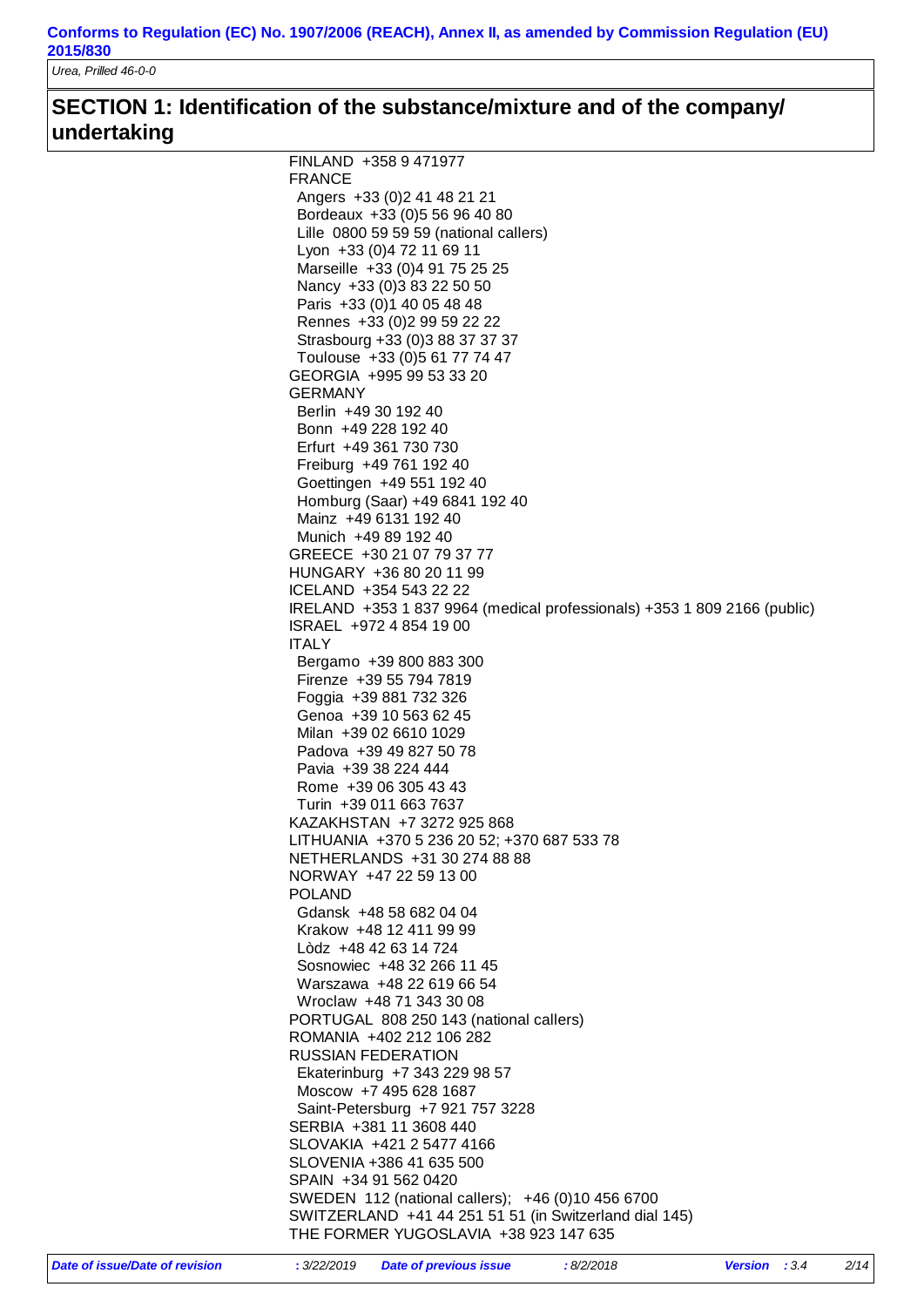*Urea, Prilled 46-0-0*

# **SECTION 1: Identification of the substance/mixture and of the company/ undertaking**

|                           | TURKEY +90 0312 433 70 01 or 0 800 314 7900          |
|---------------------------|------------------------------------------------------|
|                           | UNITED KINGDOM                                       |
|                           | Belfast 844 892 0111                                 |
|                           | Birmingham 844 892 0111                              |
|                           | Edinburgh 844 892 0111                               |
|                           | Newcastle Upon Tyne +44 191 2606182; +44 191 2606180 |
|                           | Penarth 844 892 0111                                 |
| <b>Supplier</b>           |                                                      |
| <b>Telephone number</b>   | : Mutrien Europe SA                                  |
|                           | <b>EMERGENCY TELEPHONE NUMBERS:</b>                  |
|                           | Transportation: 00-1-303-389-1654                    |
|                           | Medical: 00-1-303-389-1654                           |
| <b>Hours of operation</b> | : 24/7/365                                           |

# **SECTION 2: Hazards identification**

**Classification according to Regulation (EC) No. 1272/2008 [CLP/GHS] 2.1 Classification of the substance or mixture Product definition : Mono-constituent substance** Not classified.

The product is NOT classified as hazardous according to Regulation (EC) 1272/2008 as amended.

See Section 16 for the full text of the H statements declared above.

See Section 11 for more detailed information on health effects and symptoms.

# **2.2 Label elements**

**Hazard pictograms :**



| <b>Signal word</b>                                                                                                                                              | : No signal word.                                                                                                                |
|-----------------------------------------------------------------------------------------------------------------------------------------------------------------|----------------------------------------------------------------------------------------------------------------------------------|
| <b>Hazard statements</b>                                                                                                                                        | : No known significant effects or critical hazards.                                                                              |
| <b>Precautionary statements</b>                                                                                                                                 |                                                                                                                                  |
| <b>General</b>                                                                                                                                                  | : Read label before use. Keep out of reach of children. If medical advice is needed,<br>have product container or label at hand. |
| <b>Prevention</b>                                                                                                                                               | : Not applicable.                                                                                                                |
| <b>Response</b>                                                                                                                                                 | : Not applicable.                                                                                                                |
| <b>Storage</b>                                                                                                                                                  | : Not applicable.                                                                                                                |
| <b>Disposal</b>                                                                                                                                                 | : Not applicable.                                                                                                                |
| <b>Hazardous ingredients</b>                                                                                                                                    | : No hazardous ingredients.                                                                                                      |
| <b>Supplemental label</b><br>elements                                                                                                                           | : Safety data sheet available on request.                                                                                        |
| <b>Annex XVII - Restrictions</b><br>on the manufacture,<br>placing on the market and<br>use of certain dangerous<br>substances, mixtures and<br><b>articles</b> | : Not applicable.                                                                                                                |
| <b>Special packaging requirements</b>                                                                                                                           |                                                                                                                                  |
| <b>Containers to be fitted</b><br>with child-resistant<br>fastenings                                                                                            | : Not applicable.                                                                                                                |
| <b>Tactile warning of danger</b>                                                                                                                                | : Not applicable.                                                                                                                |
| Date of issue/Date of revision                                                                                                                                  | : 3/22/2019<br>:8/2/2018<br>: 3.4<br>3/14<br><b>Date of previous issue</b><br><b>Version</b>                                     |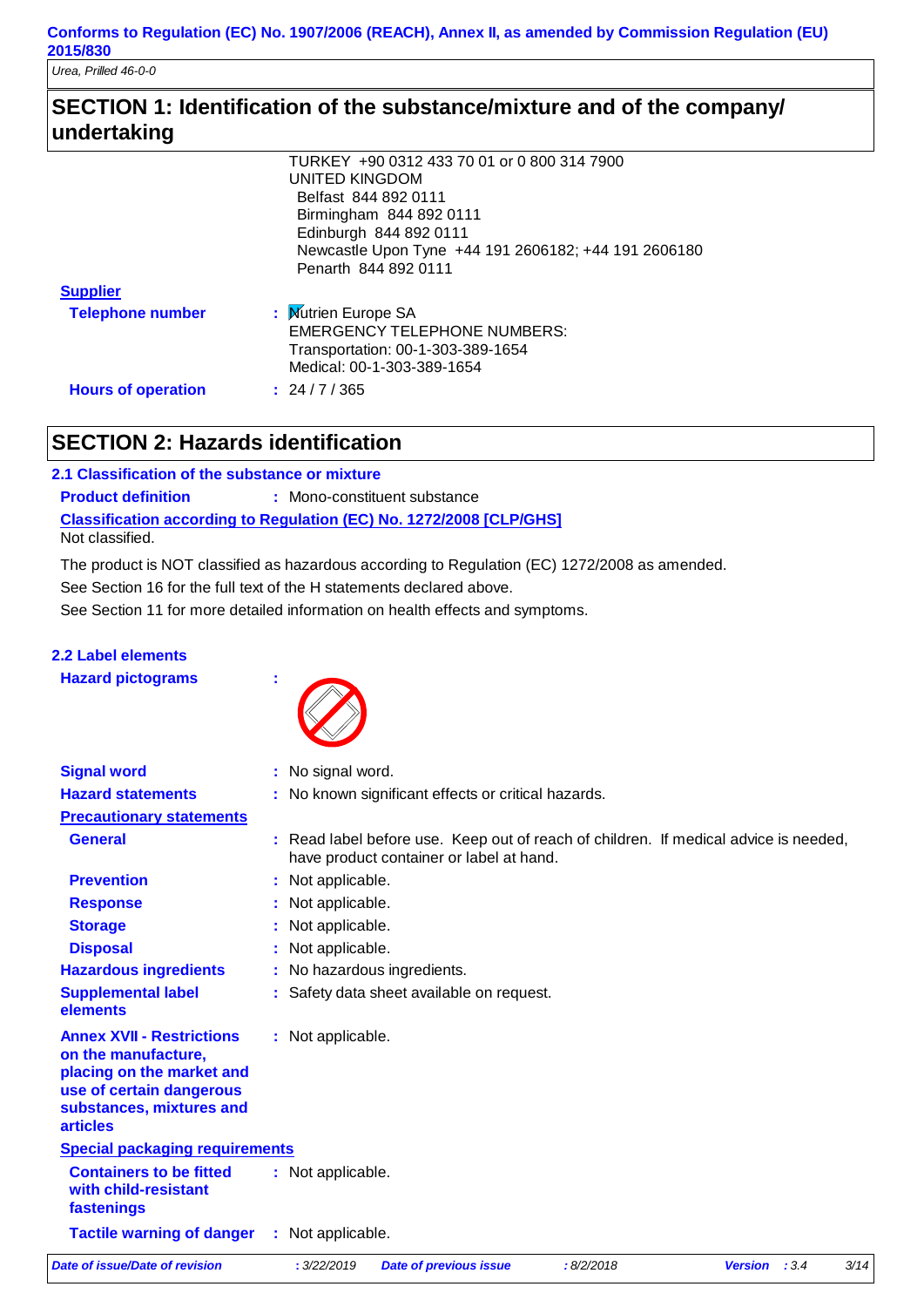# **SECTION 2: Hazards identification**

### **2.3 Other hazards**

| <b>Substance meets the</b><br>criteria for PBT according<br>to Regulation (EC) No.<br><b>1907/2006, Annex XIII</b>  | $:$ No.<br>Not applicable. Inorganic salt.                                                                                                     |
|---------------------------------------------------------------------------------------------------------------------|------------------------------------------------------------------------------------------------------------------------------------------------|
| <b>Substance meets the</b><br>criteria for vPvB according<br>to Regulation (EC) No.<br><b>1907/2006, Annex XIII</b> | : No.<br>Not applicable. Inorganic salt.                                                                                                       |
| Other hazards which do<br>not result in classification                                                              | : Handling and/or processing of this material may generate a dust which can cause<br>mechanical irritation of the eyes, skin, nose and throat. |

# **SECTION 3: Composition/information on ingredients**

| <b>3.1 Substances</b>          | Mono-constituent substance                                         |    |                                               |             |
|--------------------------------|--------------------------------------------------------------------|----|-----------------------------------------------|-------------|
| <b>Product/ingredient name</b> | <b>Identifiers</b>                                                 | %  | <b>Regulation (EC) No.</b><br>1272/2008 [CLP] | <b>Type</b> |
| Urea                           | REACH #:<br>01-2119463277-33-XXXX<br>EC: 200-315-5<br>CAS: 57-13-6 | 98 | Not classified.                               | [A]         |

There are no additional ingredients present which, within the current knowledge of the supplier, are classified and contribute to the classification of the substance and hence require reporting in this section.

### Type

[A] Constituent

[B] Impurity

[C] Stabilising additive

Occupational exposure limits, if available, are listed in Section 8.

# **SECTION 4: First aid measures**

| <b>4.1 Description of first aid measures</b> |                                                                                                                                                                                                                                                                                                       |
|----------------------------------------------|-------------------------------------------------------------------------------------------------------------------------------------------------------------------------------------------------------------------------------------------------------------------------------------------------------|
| Eye contact                                  | : Immediately flush eyes with plenty of water, occasionally lifting the upper and lower<br>eyelids. Check for and remove any contact lenses. Get medical attention if irritation<br>occurs.                                                                                                           |
| <b>Inhalation</b>                            | : Remove to fresh air and keep at rest in a position comfortable for breathing. Get<br>medical attention if symptoms occur. In case of inhalation of decomposition products<br>in a fire, symptoms may be delayed. The exposed person may need to be kept<br>under medical surveillance for 48 hours. |
| <b>Skin contact</b>                          | : Flush contaminated skin with plenty of water. Remove contaminated clothing and<br>shoes. Get medical attention if symptoms occur.                                                                                                                                                                   |
| <b>Ingestion</b>                             | : Wash out mouth with water. If material has been swallowed and the exposed person<br>is conscious, give small quantities of water to drink. Do not induce vomiting unless<br>directed to do so by medical personnel. Get medical attention if symptoms occur.                                        |
| <b>Protection of first-aiders</b>            | : No action shall be taken involving any personal risk or without suitable training.<br>Mouth-to-mouth resuscitation of oral exposure patients is not recommended. First-<br>aiders with contaminated clothing should be properly decontaminated.                                                     |

| 4.2 Most important symptoms and effects, both acute and delayed<br><b>Over-exposure signs/symptoms</b> |                       |                                                                               |           |                         |      |
|--------------------------------------------------------------------------------------------------------|-----------------------|-------------------------------------------------------------------------------|-----------|-------------------------|------|
| Eye contact                                                                                            | irritation<br>redness | : Adverse symptoms may include the following:                                 |           |                         |      |
| <b>Inhalation</b>                                                                                      | coughing              | : Adverse symptoms may include the following:<br>respiratory tract irritation |           |                         |      |
| Date of issue/Date of revision                                                                         | : 3/22/2019           | <b>Date of previous issue</b>                                                 | :8/2/2018 | <b>Version</b><br>: 3.4 | 4/14 |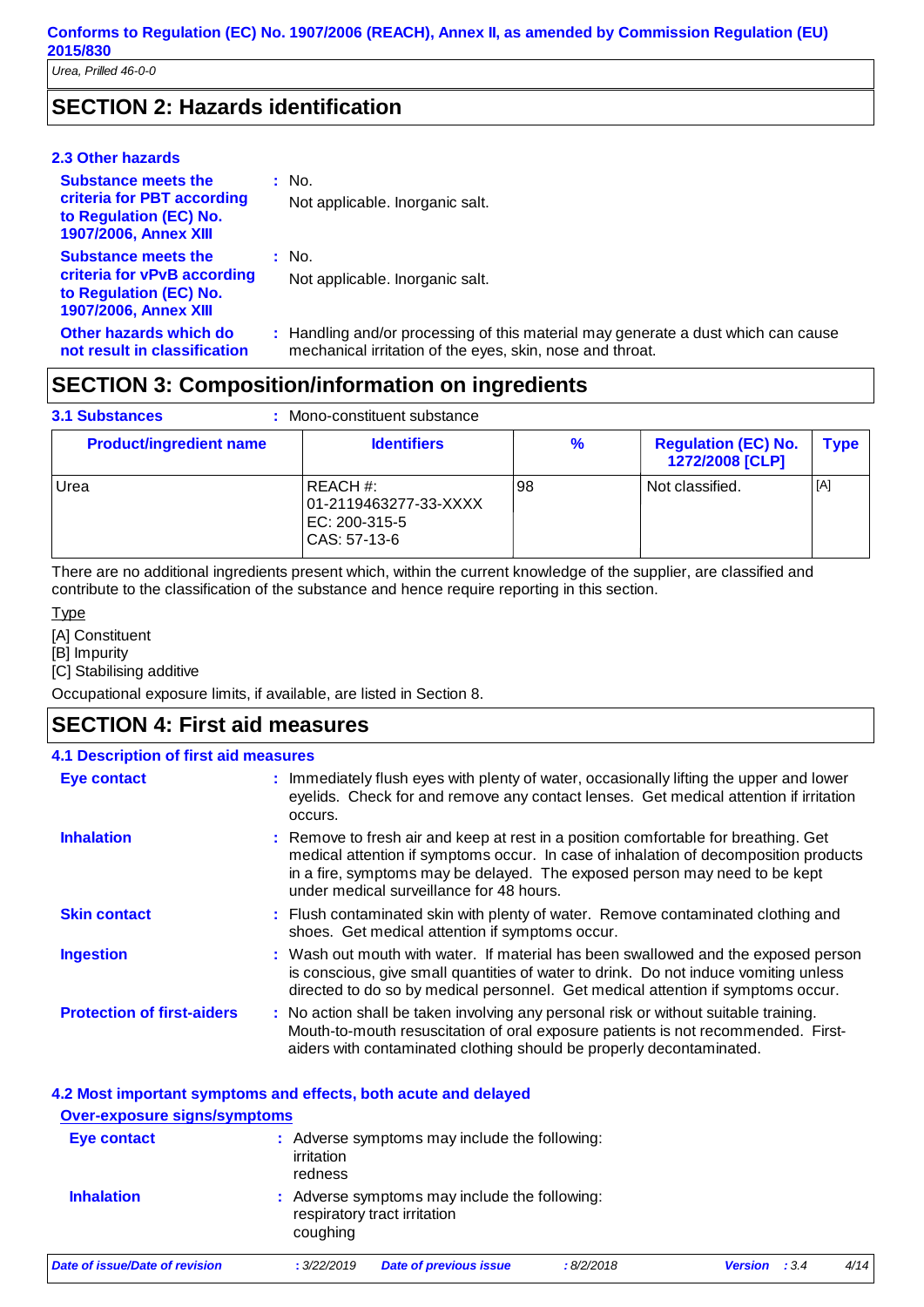*Urea, Prilled 46-0-0*

| <b>SECTION 4: First aid measures</b>                     |                                                                                                                                                                                                                                                                                                                                                                                                                                                                                                      |
|----------------------------------------------------------|------------------------------------------------------------------------------------------------------------------------------------------------------------------------------------------------------------------------------------------------------------------------------------------------------------------------------------------------------------------------------------------------------------------------------------------------------------------------------------------------------|
|                                                          |                                                                                                                                                                                                                                                                                                                                                                                                                                                                                                      |
| <b>Skin contact</b>                                      | : No specific data.                                                                                                                                                                                                                                                                                                                                                                                                                                                                                  |
| <b>Ingestion</b>                                         | : No specific data.                                                                                                                                                                                                                                                                                                                                                                                                                                                                                  |
|                                                          | 4.3 Indication of any immediate medical attention and special treatment needed                                                                                                                                                                                                                                                                                                                                                                                                                       |
| <b>Notes to physician</b>                                | : Treat symptomatically. Contact poison treatment specialist immediately if large<br>quantities have been ingested or inhaled. In case of inhalation of decomposition<br>products in a fire, symptoms may be delayed. The exposed person may need to be<br>kept under medical surveillance for 48 hours. For professional, multilingual, medical<br>support, in case of medical emergencies involving Nutrien products, telephone the<br>Nutrien global 24 hour Emergency Number: 00-1-303-389-1654. |
| <b>Specific treatments</b>                               | : No specific treatment.                                                                                                                                                                                                                                                                                                                                                                                                                                                                             |
| <b>SECTION 5: Firefighting measures</b>                  |                                                                                                                                                                                                                                                                                                                                                                                                                                                                                                      |
| 5.1 Extinguishing media                                  |                                                                                                                                                                                                                                                                                                                                                                                                                                                                                                      |
| <b>Suitable extinguishing</b><br>media                   | : Non-flammable. Material will not burn. Decomposes on heating. Use an<br>extinguishing agent suitable for the surrounding fire.                                                                                                                                                                                                                                                                                                                                                                     |
| <b>Unsuitable extinguishing</b><br>media                 | : Not applicable.                                                                                                                                                                                                                                                                                                                                                                                                                                                                                    |
|                                                          |                                                                                                                                                                                                                                                                                                                                                                                                                                                                                                      |
|                                                          | 5.2 Special hazards arising from the substance or mixture                                                                                                                                                                                                                                                                                                                                                                                                                                            |
| <b>Hazards from the</b><br>substance or mixture          | : In a fire, hazardous decomposition products may be produced. Exposure to<br>decomposition products may cause a health hazard.                                                                                                                                                                                                                                                                                                                                                                      |
| <b>Hazardous combustion</b><br>products                  | : Decomposition products may include the following materials:<br>carbon dioxide<br>carbon monoxide<br>nitrogen oxides                                                                                                                                                                                                                                                                                                                                                                                |
| <b>5.3 Advice for firefighters</b>                       |                                                                                                                                                                                                                                                                                                                                                                                                                                                                                                      |
| <b>Special protective actions</b><br>for fire-fighters   | : Promptly isolate the scene by removing all persons from the vicinity of the incident if<br>there is a fire. Move containers from fire area if this can be done without risk. Use<br>water spray to keep fire-exposed containers cool. Collect contaminated fire-fighting<br>water separately. It must not enter the sewage system.                                                                                                                                                                 |
| <b>Special protective</b><br>equipment for fire-fighters | Fire-fighters should wear appropriate protective equipment and self-contained<br>breathing apparatus (SCBA) with a full face-piece operated in positive pressure<br>mode. Clothing for fire-fighters (including helmets, protective boots and gloves)<br>conforming to European standard EN 469 will provide a basic level of protection for<br>chemical incidents.                                                                                                                                  |

|                                                | 6.1 Personal precautions, protective equipment and emergency procedures |                                                                                                                                                                                                                              |  |  |  |  |
|------------------------------------------------|-------------------------------------------------------------------------|------------------------------------------------------------------------------------------------------------------------------------------------------------------------------------------------------------------------------|--|--|--|--|
| For non-emergency<br>personnel                 |                                                                         | : No action shall be taken involving any personal risk or without suitable training. Keep<br>unnecessary and unprotected personnel from entering. Avoid breathing dust. Put on<br>appropriate personal protective equipment. |  |  |  |  |
| For emergency responders                       |                                                                         | If specialised clothing is required to deal with the spillage, take note of any<br>information in Section 8 on suitable and unsuitable materials. See also the<br>information in "For non-emergency personnel".              |  |  |  |  |
| <b>6.2 Environmental</b><br><b>precautions</b> |                                                                         | : Avoid dispersal of spilt material and runoff and contact with soil, waterways, drains<br>and sewers. Inform the relevant authorities if the product has caused adverse<br>impacts (sewers, waterways, soil or air).        |  |  |  |  |

### **6.3 Methods and material for containment and cleaning up**

| Date of issue/Date of revision | : 3/22/2019 | <b>Date of previous issue</b> | : 8/2/2018 | <b>Version</b> : 3.4 | 5/14 |
|--------------------------------|-------------|-------------------------------|------------|----------------------|------|
|                                |             |                               |            |                      |      |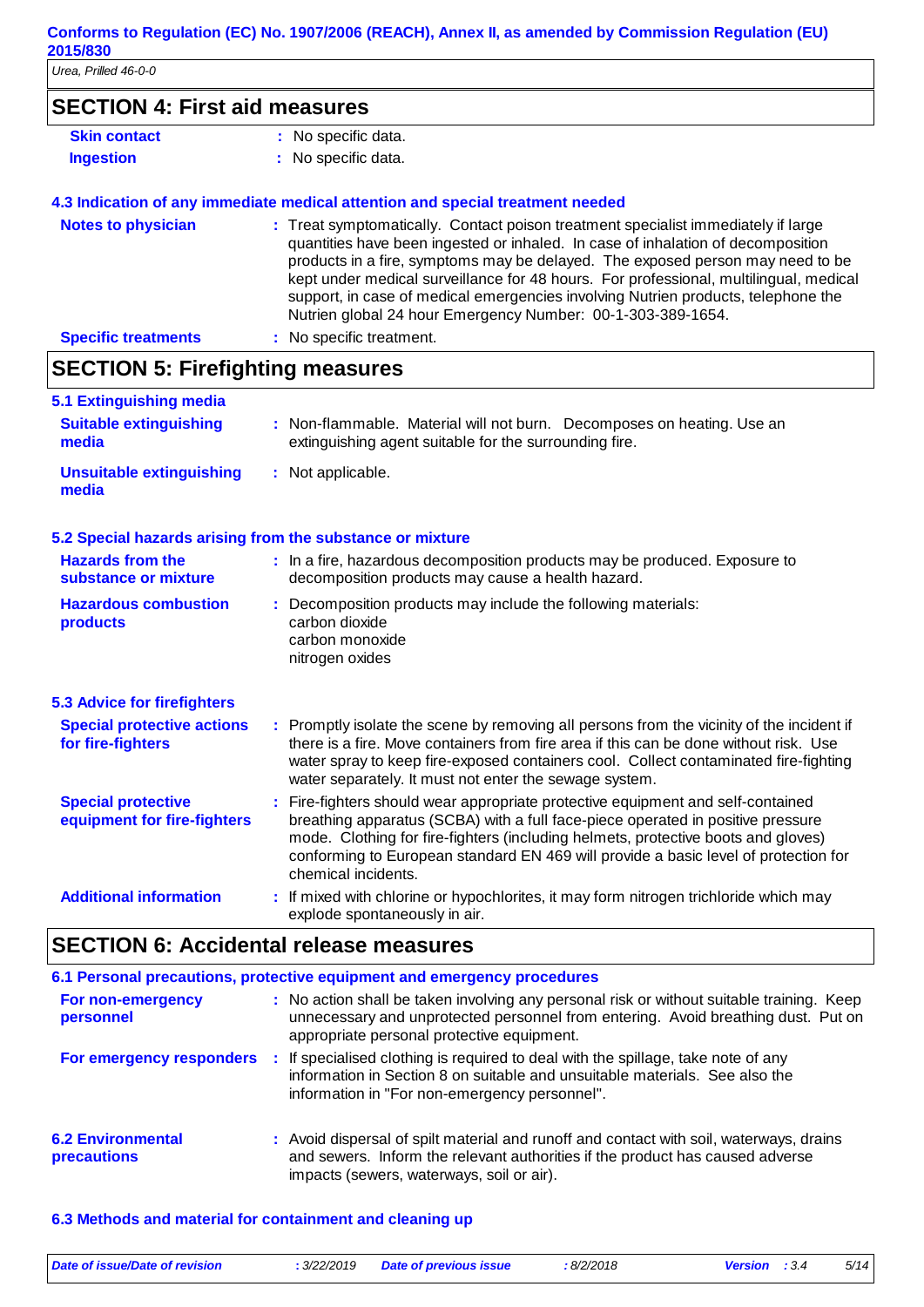### **SECTION 6: Accidental release measures**

| <b>Small spill</b>                               | : Move containers from spill area. Recover the material and use it for its intended<br>purpose.                                                                                                                                                                                                                                   |
|--------------------------------------------------|-----------------------------------------------------------------------------------------------------------------------------------------------------------------------------------------------------------------------------------------------------------------------------------------------------------------------------------|
| <b>Large spill</b>                               | : Move containers from spill area. Prevent entry into sewers, water courses,<br>basements or confined areas. Avoid creating dusty conditions and prevent wind<br>dispersal. Recover the material and use it for its intended purpose. Note: see Section<br>1 for emergency contact information and Section 13 for waste disposal. |
| <b>6.4 Reference to other</b><br><b>sections</b> | : See Section 1 for emergency contact information.<br>See Section 8 for information on appropriate personal protective equipment.<br>See Section 13 for additional waste treatment information.                                                                                                                                   |

### **SECTION 7: Handling and storage**

The information in this section contains generic advice and guidance.

### **7.1 Precautions for safe handling**

| <b>Protective measures</b>                       | : Put on appropriate personal protective equipment (see Section 8). Avoid breathing<br>dust. Prevent dust accumulation. Wear appropriate respirator when ventilation is<br>inadequate.                                                 |
|--------------------------------------------------|----------------------------------------------------------------------------------------------------------------------------------------------------------------------------------------------------------------------------------------|
| <b>Advice on general</b><br>occupational hygiene | : Workers should wash hands and face before eating, drinking and smoking. Remove<br>contaminated clothing and protective equipment before entering eating areas. See<br>also Section 8 for additional information on hygiene measures. |

### **7.2 Conditions for safe storage, including any incompatibilities**

Store in accordance with local regulations. May form steep piles that can collapse without warning when stored in bulk. Avoid forming steep slopes when removing product. Ensure that bulk bags or smaller packaged products stored in tiers are stacked, racked, blocked, interlocked, or otherwise secured to prevent sliding, rolling, or collapse. Use caution when opening truck or railcar doors as product may have shifted during transport.

Must be stored in a dry location. Absorbs moisture on long-term storage under high humidity conditions. Store away from incompatible materials (see Section 10). When product is stored in sealable containers, keep container tightly closed and sealed until ready for use. Sealable containers that have been opened must be carefully resealed and kept upright to prevent leakage. Do not store in unlabeled containers.

### **7.3 Specific end use(s)**

Fertiliser. Manufacture of fertilisers and nitrogen compounds

**Recommendations : Industrial sector specific : solutions**

: Non-hazardous substance. Not applicable

### **SECTION 8: Exposure controls/personal protection**

### **8.1 Control parameters**

**Occupational exposure limits**

No exposure limit value known.

**Recommended monitoring procedures :** If this product contains ingredients with exposure limits, personal, workplace atmosphere or biological monitoring may be required to determine the effectiveness of the ventilation or other control measures and/or the necessity to use respiratory protective equipment. Reference should be made to European Standard EN 689 for methods for the assessment of exposure by inhalation to chemical agents and national guidance documents for methods for the determination of hazardous substances.

### **DNELs/DMELs**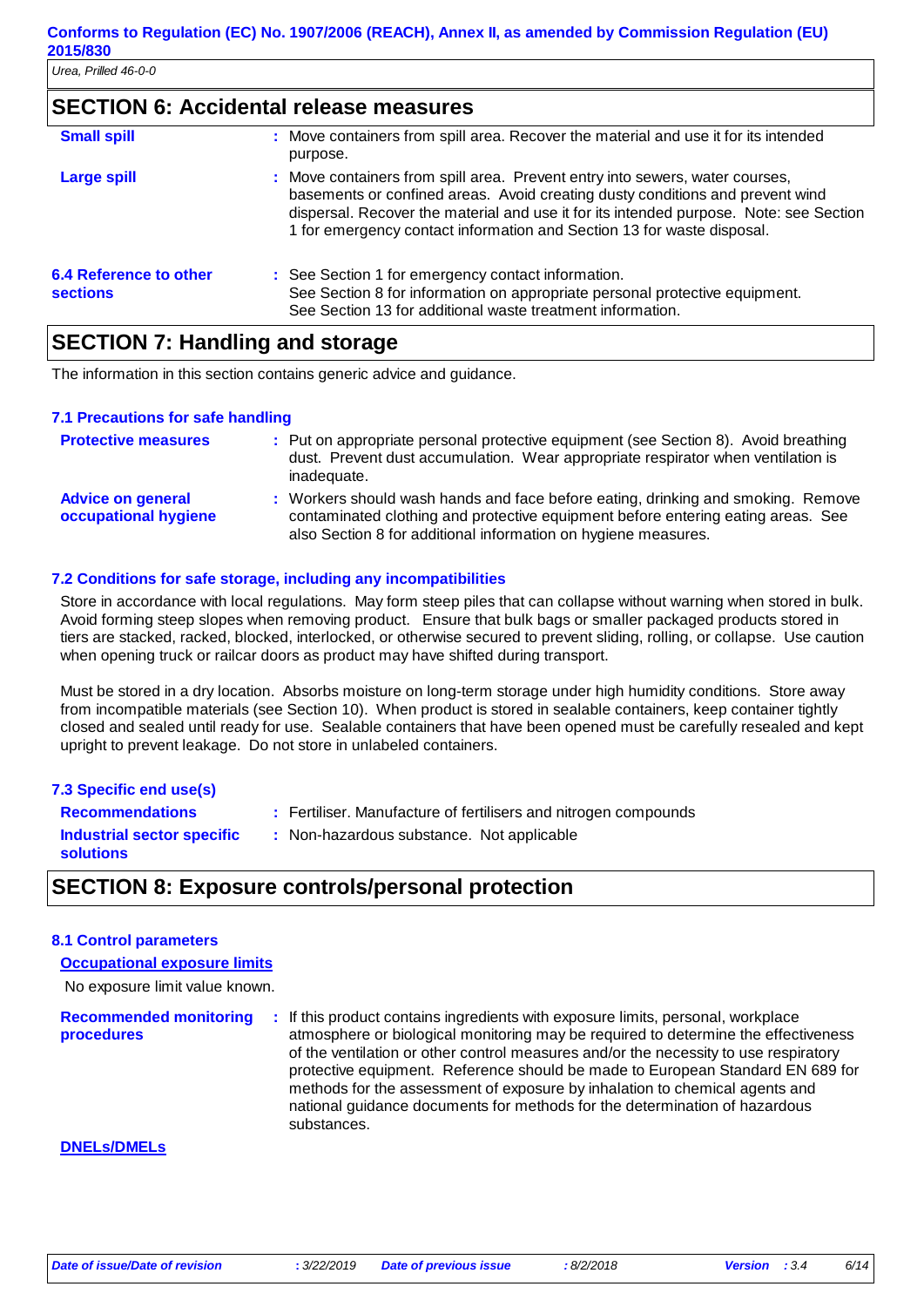|                                                   | <b>SECTION 8: Exposure controls/personal protection</b> |  |                                                                                                                                                                                                                                                                                     |                                                                                                                                                                                                                                                                                                                                 |                         |                                  |                           |
|---------------------------------------------------|---------------------------------------------------------|--|-------------------------------------------------------------------------------------------------------------------------------------------------------------------------------------------------------------------------------------------------------------------------------------|---------------------------------------------------------------------------------------------------------------------------------------------------------------------------------------------------------------------------------------------------------------------------------------------------------------------------------|-------------------------|----------------------------------|---------------------------|
|                                                   | <b>Product/ingredient name</b>                          |  | <b>Type</b>                                                                                                                                                                                                                                                                         | <b>Exposure</b>                                                                                                                                                                                                                                                                                                                 | <b>Value</b>            | <b>Population</b>                | <b>Effects</b>            |
|                                                   | Urea                                                    |  | <b>DNEL</b>                                                                                                                                                                                                                                                                         | Short term<br>Inhalation                                                                                                                                                                                                                                                                                                        | $175$ mg/m <sup>3</sup> | Workers                          | Systemic                  |
|                                                   |                                                         |  | DNEL                                                                                                                                                                                                                                                                                | Short term<br>Inhalation                                                                                                                                                                                                                                                                                                        |                         | 87.5 mg/m <sup>3</sup> Consumers | Systemic                  |
|                                                   | <b>DNEL/DMEL Summary</b><br><b>PNECs</b>                |  |                                                                                                                                                                                                                                                                                     | : Very low toxicity to humans or animals.                                                                                                                                                                                                                                                                                       |                         |                                  |                           |
|                                                   | <b>Product/ingredient name</b>                          |  |                                                                                                                                                                                                                                                                                     | <b>Compartment Detail</b>                                                                                                                                                                                                                                                                                                       |                         | <b>Value</b>                     | <b>Method Detail</b>      |
|                                                   | Urea                                                    |  |                                                                                                                                                                                                                                                                                     | Fresh water                                                                                                                                                                                                                                                                                                                     | 47 mg/l                 |                                  | <b>Assessment Factors</b> |
|                                                   | <b>PNEC Summary</b>                                     |  |                                                                                                                                                                                                                                                                                     | : Slightly harmful to aquatic organisms. Very low acute toxicity to fish.                                                                                                                                                                                                                                                       |                         |                                  |                           |
|                                                   | <b>8.2 Exposure controls</b>                            |  |                                                                                                                                                                                                                                                                                     |                                                                                                                                                                                                                                                                                                                                 |                         |                                  |                           |
| <b>Appropriate engineering</b><br><b>controls</b> |                                                         |  | : Use with adequate ventilation. If user operations generate dust, fumes, gas, vapour<br>or mist, use process enclosures, local exhaust ventilation or other engineering<br>controls to keep worker exposure to airborne contaminants below any<br>recommended or statutory limits. |                                                                                                                                                                                                                                                                                                                                 |                         |                                  |                           |
|                                                   | <b>Individual protection measures</b>                   |  |                                                                                                                                                                                                                                                                                     |                                                                                                                                                                                                                                                                                                                                 |                         |                                  |                           |
|                                                   | <b>Hygiene measures</b>                                 |  |                                                                                                                                                                                                                                                                                     | : Solid, low dustiness. If dust is generated and ventilation is inadequate, use respirator<br>that will protect against dust/mist. Wash hands after handling.                                                                                                                                                                   |                         |                                  |                           |
|                                                   | <b>Eye/face protection</b>                              |  |                                                                                                                                                                                                                                                                                     | Safety eyewear complying with an approved standard should be used when a risk<br>assessment indicates this is necessary to avoid exposure to liquid splashes, mists,<br>gases or dusts. If operating conditions cause high dust concentrations to be<br>produced, use dust goggles.                                             |                         |                                  |                           |
|                                                   | <b>Skin protection</b>                                  |  |                                                                                                                                                                                                                                                                                     |                                                                                                                                                                                                                                                                                                                                 |                         |                                  |                           |
|                                                   | <b>Hand protection</b>                                  |  |                                                                                                                                                                                                                                                                                     | : The personal protective equipment required varies, depending upon your risk<br>assessment. Suggested personal protective equipment: leather work gloves                                                                                                                                                                       |                         |                                  |                           |
|                                                   | <b>Body protection</b>                                  |  |                                                                                                                                                                                                                                                                                     | : Personal protective equipment for the body should be selected based on the task<br>being performed and the risks involved and should be approved by a specialist<br>before handling this product.                                                                                                                             |                         |                                  |                           |
|                                                   | <b>Other skin protection</b>                            |  |                                                                                                                                                                                                                                                                                     | : Appropriate footwear and any additional skin protection measures should be<br>selected based on the task being performed and the risks involved and should be<br>approved by a specialist before handling this product.                                                                                                       |                         |                                  |                           |
|                                                   | <b>Respiratory protection</b>                           |  |                                                                                                                                                                                                                                                                                     | : Use a properly fitted, air-purifying or air-fed respirator complying with an approved<br>standard if a risk assessment indicates this is necessary. Respirator selection must<br>be based on known or anticipated exposure levels, the hazards of the product and<br>the safe working limits of the selected respirator.      |                         |                                  |                           |
|                                                   | <b>Environmental exposure</b><br>controls               |  |                                                                                                                                                                                                                                                                                     | : Emissions from ventilation or work process equipment should be checked to ensure<br>they comply with the requirements of environmental protection legislation. In some<br>cases, fume scrubbers, filters or engineering modifications to the process equipment<br>will be necessary to reduce emissions to acceptable levels. |                         |                                  |                           |

# **SECTION 9: Physical and chemical properties**

| Date of issue/Date of revision                            | <b>Date of previous issue</b><br>:8/2/2018<br>: 3/22/2019 | 7/14<br><b>Version</b><br>: 3.4 |
|-----------------------------------------------------------|-----------------------------------------------------------|---------------------------------|
| <b>Flash point</b>                                        | : [Product does not sustain combustion.]                  |                                 |
| Initial boiling point and boiling<br>range                | : Not available.                                          |                                 |
| <b>Melting point/freezing point</b>                       | $: 133^{\circ}$ C                                         |                                 |
| рH                                                        | : Not available.                                          |                                 |
| <b>Odour threshold</b>                                    | : Not available.                                          |                                 |
| <b>Odour</b>                                              | : Ammoniacal. [Slight]                                    |                                 |
| <b>Colour</b>                                             | : White.                                                  |                                 |
| <b>Physical state</b>                                     | : Solid. [Solid beads.]                                   |                                 |
| <b>Appearance</b>                                         |                                                           |                                 |
| 9.1 Information on basic physical and chemical properties |                                                           |                                 |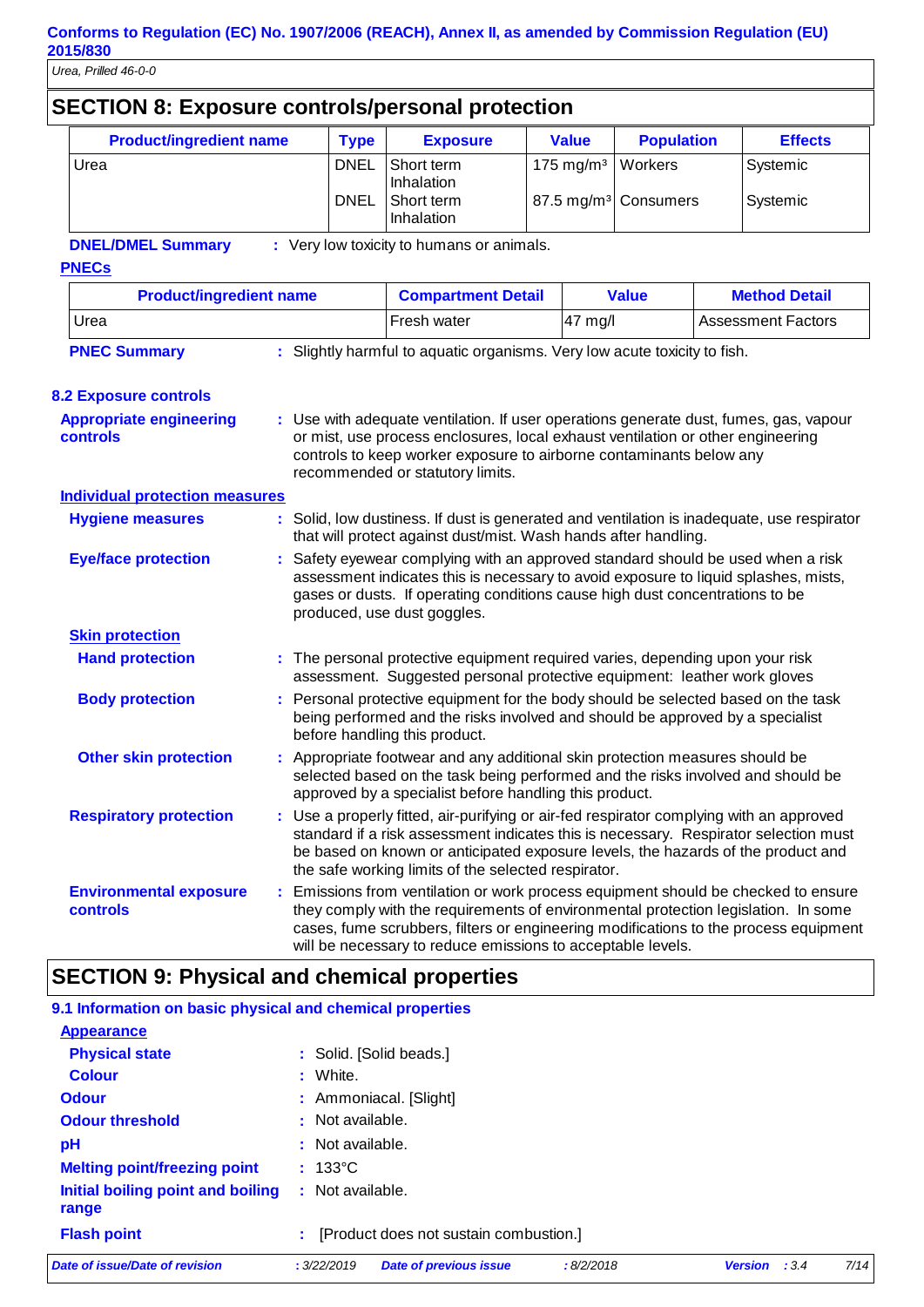# **SECTION 9: Physical and chemical properties**

| <b>Evaporation rate</b>                                | : Not available.                                                                                                       |
|--------------------------------------------------------|------------------------------------------------------------------------------------------------------------------------|
| <b>Flammability (solid, gas)</b>                       | : Non-flammable substance. Non-combustible.                                                                            |
| <b>Upper/lower flammability or</b><br>explosive limits | : Not applicable.                                                                                                      |
| <b>Vapour pressure</b>                                 | $: 0.0000013$ kPa [20°C]                                                                                               |
| <b>Vapour density</b>                                  | : Not available.                                                                                                       |
| <b>Relative density</b>                                | : 1.33                                                                                                                 |
| <b>Solubility(ies)</b>                                 | : Easily soluble in the following materials: cold water and hot water.                                                 |
| <b>Partition coefficient: n-octanol/</b><br>water      | $: < -1.73$                                                                                                            |
| <b>Auto-ignition temperature</b>                       | : Not applicable.                                                                                                      |
| <b>Decomposition temperature</b>                       | $:$ >135 °C                                                                                                            |
| <b>Viscosity</b>                                       | : Not applicable.                                                                                                      |
| <b>Explosive properties</b>                            | : If mixed with chlorine or hypochlorites, it may form nitrogen trichloride which may<br>explode spontaneously in air. |
| <b>Oxidising properties</b>                            | : Not available.                                                                                                       |
| 9.2 Other information                                  |                                                                                                                        |
| <b>Solubility in water</b>                             | $: 624$ g/l                                                                                                            |
| <b>Molecular weight</b>                                | $: 60.07$ g/mole                                                                                                       |
| No additional information.                             |                                                                                                                        |

# **SECTION 10: Stability and reactivity**

| <b>10.1 Reactivity</b>                            | : No specific test data related to reactivity available for this product or its ingredients.                                                                                                                          |
|---------------------------------------------------|-----------------------------------------------------------------------------------------------------------------------------------------------------------------------------------------------------------------------|
| <b>10.2 Chemical stability</b>                    | : The product is stable.                                                                                                                                                                                              |
| <b>10.3 Possibility of</b><br>hazardous reactions | : Under normal conditions of storage and use, hazardous reactions will not occur.                                                                                                                                     |
| <b>10.4 Conditions to avoid</b>                   | : Avoid creating dusty conditions and prevent wind dispersal. Hygroscopic. Absorbs<br>moisture on long-term storage under high humidity conditions. Store in a well-<br>ventilated, dry place. Protect from moisture. |
| 10.5 Incompatible materials                       | : Reactive or incompatible with the following materials: chlorine-based bleaching<br>agents<br>oxidizing materials                                                                                                    |
| <b>10.6 Hazardous</b><br>decomposition products   | : Under normal conditions of storage and use, hazardous decomposition products<br>should not be produced.                                                                                                             |

# **SECTION 11: Toxicological information**

### **11.1 Information on toxicological effects**

### **Acute toxicity**

| <b>Product/ingredient name</b> | <b>Result</b>                                                                 | <b>Species</b>           | <b>Dose</b> | <b>Exposure</b>                 |
|--------------------------------|-------------------------------------------------------------------------------|--------------------------|-------------|---------------------------------|
| Urea                           | LD50 Oral                                                                     | Mouse - Male             | 11500 mg/kg | -                               |
|                                | LD50 Oral                                                                     | Rat - Male               | 14300 mg/kg | ۰                               |
|                                | LD50 Subcutaneous                                                             | Mouse -                  | 9200 mg/kg  | -                               |
|                                |                                                                               | Female                   |             |                                 |
|                                | LDLo Oral                                                                     | Cattle - Male,<br>Female | $600$ mg/kg | ۰                               |
| <b>Conclusion/Summary</b>      | : Very low toxicity to humans or animals. Not considered to be acutely toxic. |                          |             |                                 |
| Date of issue/Date of revision | : 3/22/2019<br><b>Date of previous issue</b>                                  | :8/2/2018                |             | 8/14<br><b>Version</b><br>: 3.4 |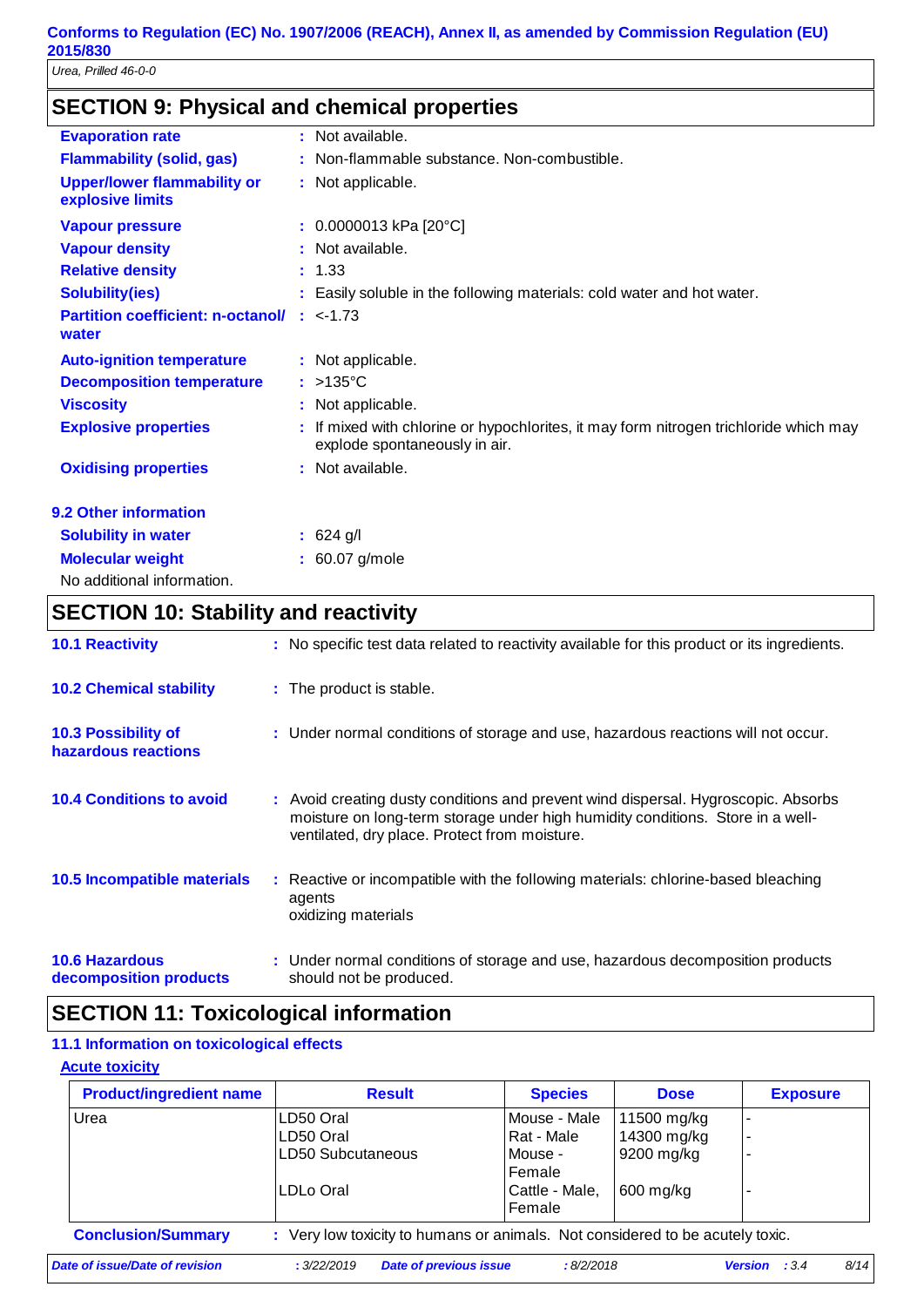# **SECTION 11: Toxicological information**

| <b>Irritation/Corrosion</b>    |                                  |                                                                                                                                                                                                                                                      |               |                 |                    |  |  |  |  |
|--------------------------------|----------------------------------|------------------------------------------------------------------------------------------------------------------------------------------------------------------------------------------------------------------------------------------------------|---------------|-----------------|--------------------|--|--|--|--|
| <b>Product/ingredient name</b> | <b>Result</b>                    | <b>Species</b><br><b>Score</b>                                                                                                                                                                                                                       |               | <b>Exposure</b> | <b>Observation</b> |  |  |  |  |
| Urea                           | Skin - Erythema/Eschar           | Rabbit<br>$\Omega$                                                                                                                                                                                                                                   |               |                 |                    |  |  |  |  |
| <b>Conclusion/Summary</b>      |                                  |                                                                                                                                                                                                                                                      |               |                 |                    |  |  |  |  |
| <b>Skin</b>                    |                                  | : May cause slight transient irritation. Handling and/or processing of this material may<br>generate a dust which can cause mechanical irritation of the eyes, skin, nose and<br>throat. Effects are not sufficient for classification as hazardous. |               |                 |                    |  |  |  |  |
| <b>Eyes</b>                    |                                  | : May cause slight transient irritation. Handling and/or processing of this material may<br>generate a dust which can cause mechanical irritation of the eyes, skin, nose and<br>throat. Effects are not sufficient for classification as hazardous. |               |                 |                    |  |  |  |  |
| <b>Respiratory</b>             |                                  | : May cause slight transient irritation. Handling and/or processing of this material may<br>generate a dust which can cause mechanical irritation of the eyes, skin, nose and<br>throat. Effects are not sufficient for classification as hazardous. |               |                 |                    |  |  |  |  |
| <b>Sensitisation</b>           |                                  |                                                                                                                                                                                                                                                      |               |                 |                    |  |  |  |  |
| <b>Conclusion/Summary</b>      |                                  |                                                                                                                                                                                                                                                      |               |                 |                    |  |  |  |  |
| <b>Skin</b>                    | : Non-sensitiser to skin.        |                                                                                                                                                                                                                                                      |               |                 |                    |  |  |  |  |
| <b>Respiratory</b>             | : Non-sensitiser to lungs.       |                                                                                                                                                                                                                                                      |               |                 |                    |  |  |  |  |
| <b>Mutagenicity</b>            |                                  |                                                                                                                                                                                                                                                      |               |                 |                    |  |  |  |  |
| <b>Product/ingredient name</b> | <b>Test</b><br><b>Experiment</b> |                                                                                                                                                                                                                                                      | <b>Result</b> |                 |                    |  |  |  |  |
|                                |                                  |                                                                                                                                                                                                                                                      |               |                 |                    |  |  |  |  |

|      | .                            | <b>EAPVITHVIII</b>             | .        |
|------|------------------------------|--------------------------------|----------|
| Urea | OECD 471 Bacterial           | Experiment: In vitro           | Negative |
|      | <b>Reverse Mutation Test</b> | Subject: Bacteria              |          |
|      |                              | l Cell: Somatic                |          |
|      |                              | Metabolic activation: With and |          |
|      |                              | without                        |          |

| <b>Conclusion/Summary</b> | : No mutagenic effect. |
|---------------------------|------------------------|
|---------------------------|------------------------|

### **Carcinogenicity**

| varvinogomon y                                            |                                                                                                                                                                                                                                                                  |                       |                          |                 |  |
|-----------------------------------------------------------|------------------------------------------------------------------------------------------------------------------------------------------------------------------------------------------------------------------------------------------------------------------|-----------------------|--------------------------|-----------------|--|
| <b>Product/ingredient name</b>                            | <b>Result</b>                                                                                                                                                                                                                                                    | <b>Species</b>        | <b>Dose</b>              | <b>Exposure</b> |  |
| Urea                                                      | Negative - Oral - TC                                                                                                                                                                                                                                             | Rat - Male,<br>Female | 2250 mg/kg<br>Continuous | $\blacksquare$  |  |
| <b>Conclusion/Summary</b>                                 | : No carcinogenic effect.                                                                                                                                                                                                                                        |                       |                          |                 |  |
| <b>Reproductive toxicity</b>                              |                                                                                                                                                                                                                                                                  |                       |                          |                 |  |
| <b>Conclusion/Summary</b>                                 | : No known significant effects or critical hazards.                                                                                                                                                                                                              |                       |                          |                 |  |
| <b>Teratogenicity</b>                                     |                                                                                                                                                                                                                                                                  |                       |                          |                 |  |
| <b>Conclusion/Summary</b>                                 | : No known significant effects or critical hazards.                                                                                                                                                                                                              |                       |                          |                 |  |
| <b>Specific target organ toxicity (single exposure)</b>   |                                                                                                                                                                                                                                                                  |                       |                          |                 |  |
| Not available.                                            |                                                                                                                                                                                                                                                                  |                       |                          |                 |  |
| <b>Specific target organ toxicity (repeated exposure)</b> |                                                                                                                                                                                                                                                                  |                       |                          |                 |  |
| Not available.                                            |                                                                                                                                                                                                                                                                  |                       |                          |                 |  |
| <b>Aspiration hazard</b>                                  |                                                                                                                                                                                                                                                                  |                       |                          |                 |  |
| Not available.                                            |                                                                                                                                                                                                                                                                  |                       |                          |                 |  |
|                                                           |                                                                                                                                                                                                                                                                  |                       |                          |                 |  |
| <b>Information on likely routes</b>                       | : Skin contact                                                                                                                                                                                                                                                   |                       |                          |                 |  |
| of exposure                                               | Inhalation (dusts and mists)                                                                                                                                                                                                                                     |                       |                          |                 |  |
| <b>Potential acute health effects</b>                     |                                                                                                                                                                                                                                                                  |                       |                          |                 |  |
| <b>Eye contact</b>                                        | Exposure to airborne concentrations above statutory or recommended exposure<br>limits may cause irritation of the eyes.                                                                                                                                          |                       |                          |                 |  |
| <b>Inhalation</b>                                         | Exposure to airborne concentrations above statutory or recommended exposure<br>limits may cause irritation of the nose, throat and lungs. Exposure to decomposition<br>products may cause a health hazard. Serious effects may be delayed following<br>exposure. |                       |                          |                 |  |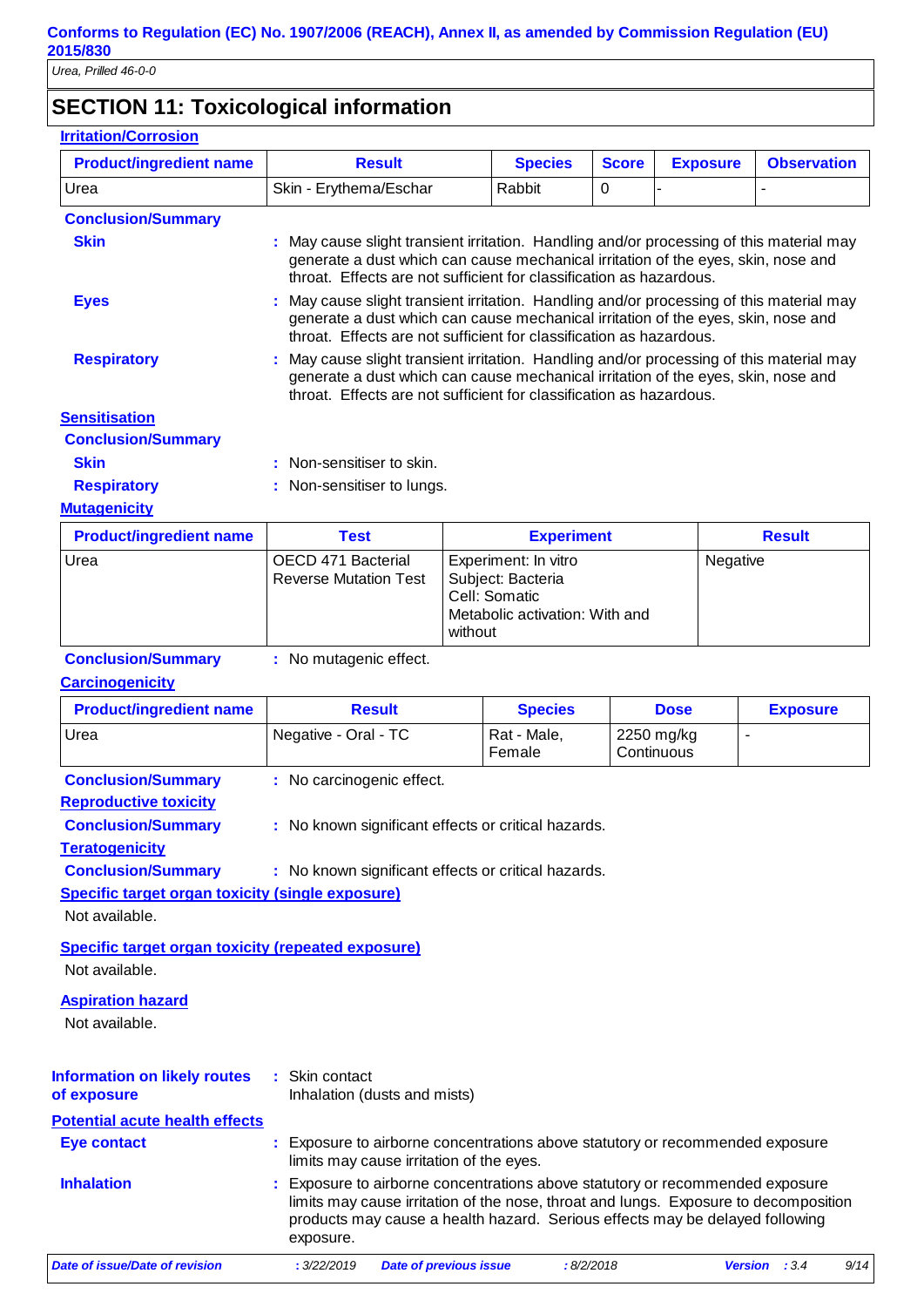# **SECTION 11: Toxicological information**

| <b>Skin contact</b> | : No known significant effects or critical hazards. |
|---------------------|-----------------------------------------------------|
| <b>Ingestion</b>    | : No known significant effects or critical hazards. |

# **Symptoms related to the physical, chemical and toxicological characteristics**

| <b>Eye contact</b>  | : Adverse symptoms may include the following:<br>irritation<br>redness                    |
|---------------------|-------------------------------------------------------------------------------------------|
| <b>Inhalation</b>   | : Adverse symptoms may include the following:<br>respiratory tract irritation<br>coughing |
| <b>Skin contact</b> | : No specific data.                                                                       |
| <b>Ingestion</b>    | : No specific data.                                                                       |
|                     |                                                                                           |

### **Delayed and immediate effects as well as chronic effects from short and long-term exposure**

| <b>Short term exposure</b>            |                         |
|---------------------------------------|-------------------------|
| <b>Potential immediate</b><br>effects | $:$ See above.          |
| <b>Potential delayed effects</b>      | : See above.            |
| <b>Long term exposure</b>             |                         |
| <b>Potential immediate</b><br>effects | $\therefore$ See above. |
| <b>Potential delayed effects</b>      | : See below.            |

### **Potential chronic health effects**

| <b>Product/ingredient name</b> | <b>Result</b>                                       | <b>Species</b>        | <b>Dose</b>              | <b>Exposure</b>         |  |
|--------------------------------|-----------------------------------------------------|-----------------------|--------------------------|-------------------------|--|
| Urea                           | Chronic NOAEL Oral                                  | Rat - Male,<br>Female | 2250 mg/kg<br>Continuous | 12 months<br>Continuous |  |
| <b>Conclusion/Summary</b>      | : No known significant effects or critical hazards. |                       |                          |                         |  |
| <b>General</b>                 | : No known significant effects or critical hazards. |                       |                          |                         |  |
| <b>Carcinogenicity</b>         | : No known significant effects or critical hazards. |                       |                          |                         |  |
| <b>Mutagenicity</b>            | : No known significant effects or critical hazards. |                       |                          |                         |  |
| <b>Teratogenicity</b>          | : No known significant effects or critical hazards. |                       |                          |                         |  |
| <b>Developmental effects</b>   | : No known significant effects or critical hazards. |                       |                          |                         |  |
| <b>Fertility effects</b>       | : No known significant effects or critical hazards. |                       |                          |                         |  |

### **Other information :**

: Not available.

### **SECTION 12: Ecological information**

### **12.1 Toxicity**

| <b>Product/ingredient name</b> | <b>Result</b>                                                                             | <b>Species</b>                                                   | <b>Exposure</b>      |
|--------------------------------|-------------------------------------------------------------------------------------------|------------------------------------------------------------------|----------------------|
| Urea                           | Acute EC50 3910000 ug/L Fresh water                                                       | Daphnia - Daphnia magna -<br>Neonate - < 24 hours                | 48 hours             |
|                                | Acute LC50 >1000 mg/L Marine water                                                        | Crustaceans -<br>Chaetogammarus marinus -<br>Young - 5 mm        | 48 hours             |
|                                | Acute LC50 5000 ug/L Fresh water<br>Acute LC50 22500 ug/L                                 | Fish - Colisa fasciata - Fingerling<br>Fish - Tilapia mossambica | 96 hours<br>96 hours |
| <b>Conclusion/Summary</b>      | : Practically non-toxic to aquatic organisms. Based on available data, the classification |                                                                  |                      |

criteria are not met.

### **12.2 Persistence and degradability**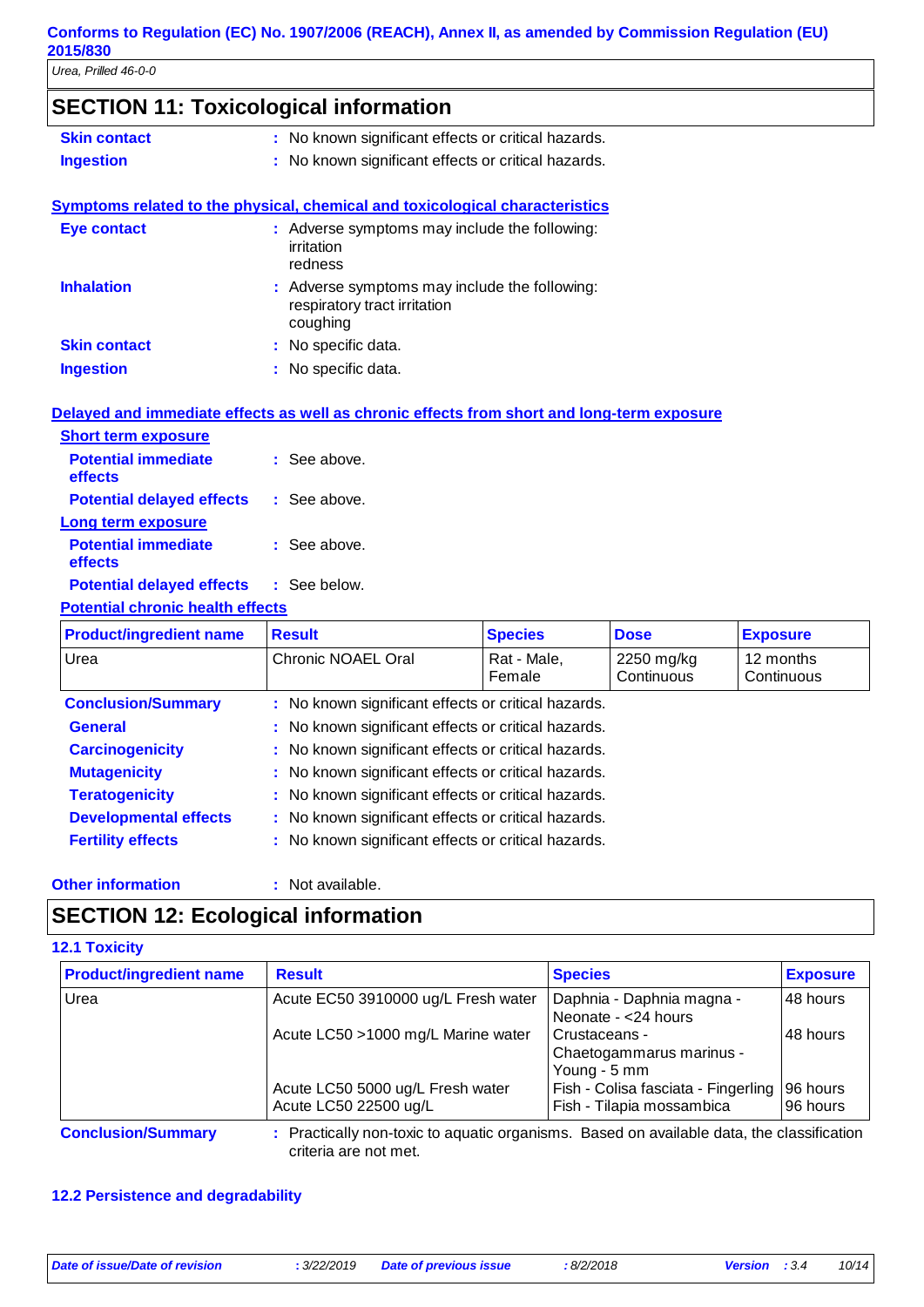# **SECTION 12: Ecological information**

| <b>Product/ingredient name</b> | <b>Test</b>                                                                     | <b>Result</b>                                     |                   | <b>Dose</b> | <b>Inoculum</b>         |
|--------------------------------|---------------------------------------------------------------------------------|---------------------------------------------------|-------------------|-------------|-------------------------|
| Urea                           | OECD 302B<br>Inherent<br>Biodegradability:<br>Zahn-Wellens/<br><b>EMPA Test</b> | 96 % - Readily - 16 days                          |                   |             |                         |
| <b>Conclusion/Summary</b>      |                                                                                 | : According to EC criteria: Readily biodegradable |                   |             |                         |
| <b>Product/ingredient name</b> | <b>Aquatic half-life</b>                                                        |                                                   | <b>Photolysis</b> |             | <b>Biodegradability</b> |
| Urea                           |                                                                                 |                                                   |                   |             | Readily                 |

### **12.3 Bioaccumulative potential**

| <b>Product/ingredient name</b> | $\mathsf{LocP}_\mathsf{ow}$ | <b>BCF</b> | <b>Potential</b> |
|--------------------------------|-----------------------------|------------|------------------|
| Urea                           | $< -1.73$                   |            | <b>I</b> low     |

| <b>12.4 Mobility in soil</b>                            |                  |
|---------------------------------------------------------|------------------|
| <b>Soil/water partition</b><br><b>coefficient (Koc)</b> | : 0.037          |
| <b>Mobility</b>                                         | : Not available. |

### **12.5 Results of PBT and vPvB assessment**

| <b>PBT</b>  | : No.                           |
|-------------|---------------------------------|
|             | Not applicable. Inorganic salt. |
| <b>vPvB</b> | : No.                           |
|             | Not applicable. Inorganic salt. |
|             |                                 |

**12.6 Other adverse effects** : No known significant effects or critical hazards.

### **SECTION 13: Disposal considerations**

The information in this section contains generic advice and guidance.

### **13.1 Waste treatment methods**

| <b>Product</b>             |                                                                                                                                                                                                                                                                                                                                                                                                                                                                                                    |
|----------------------------|----------------------------------------------------------------------------------------------------------------------------------------------------------------------------------------------------------------------------------------------------------------------------------------------------------------------------------------------------------------------------------------------------------------------------------------------------------------------------------------------------|
| <b>Methods of disposal</b> | : The generation of waste should be avoided or minimised wherever possible. Recycle<br>to process, if possible. Significant quantities of waste product residues should not be<br>disposed of via the foul sewer but processed in a suitable effluent treatment plant.<br>Disposal of this product, solutions and any by-products should at all times comply<br>with the requirements of environmental protection and waste disposal legislation and<br>any regional local authority requirements. |
| <b>Hazardous waste</b>     | : Within the present knowledge of the supplier, this product is not regarded as<br>hazardous waste, as defined by EU Directive 2008/98/EC.                                                                                                                                                                                                                                                                                                                                                         |
| <b>Packaging</b>           |                                                                                                                                                                                                                                                                                                                                                                                                                                                                                                    |
| <b>Methods of disposal</b> | : The generation of waste should be avoided or minimised wherever possible. Waste<br>packaging should be recycled. Incineration or landfill should only be considered<br>when recycling is not feasible.                                                                                                                                                                                                                                                                                           |
| <b>Special precautions</b> | : Empty containers or liners may retain some product residues. Avoid dispersal of spilt<br>material and runoff and contact with soil, waterways, drains and sewers.                                                                                                                                                                                                                                                                                                                                |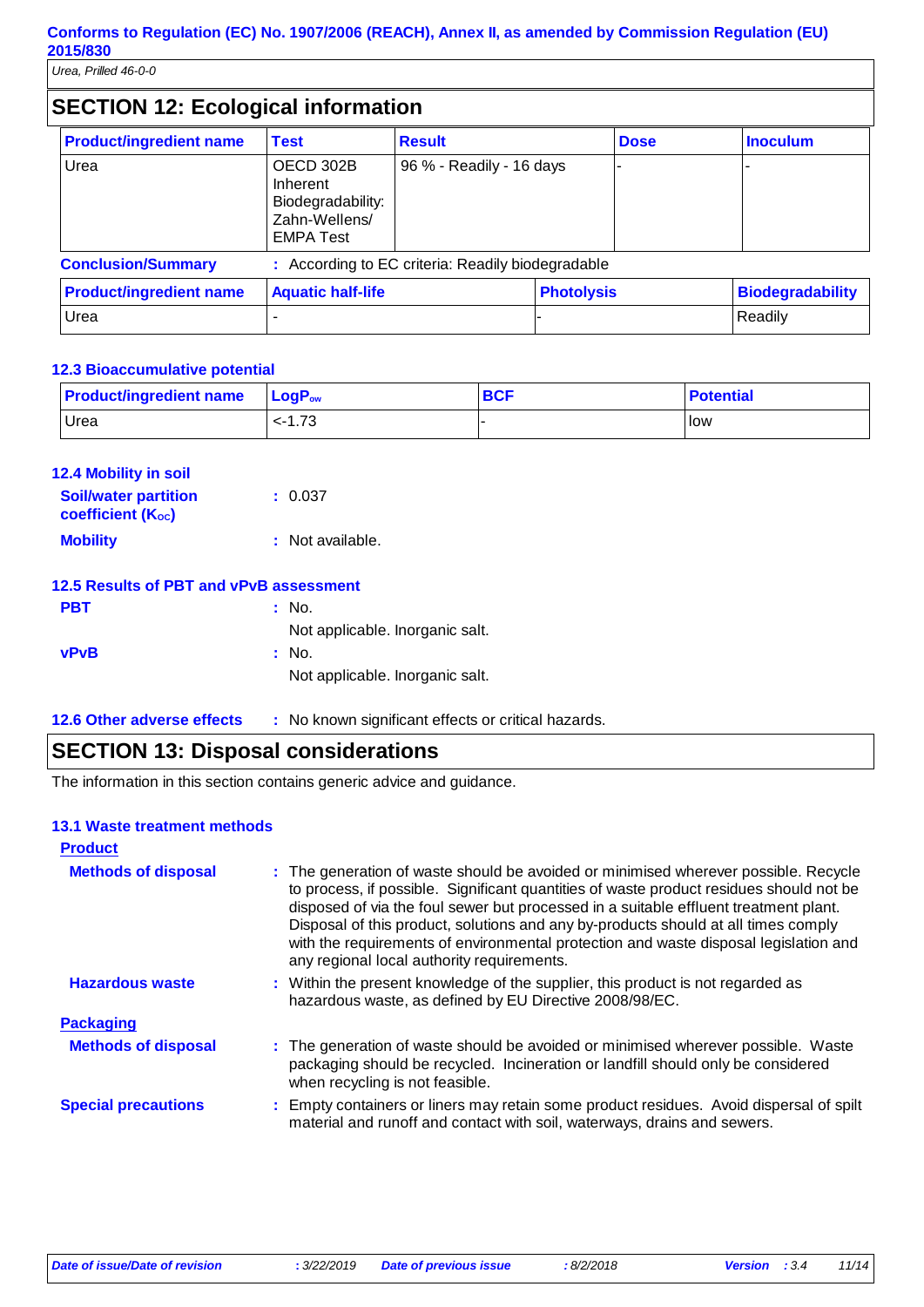*Urea, Prilled 46-0-0*

### **SECTION 14: Transport information**

|                                           | <b>ADR/RID</b> | <b>ADN</b>     | <b>IMDG</b>    | <b>ICAO</b>    |
|-------------------------------------------|----------------|----------------|----------------|----------------|
| 14.1 UN number                            | Not regulated. | Not regulated. | Not regulated. | Not regulated. |
| 14.2 UN proper<br>shipping name           | ٠              |                |                | -              |
| <b>14.3 Transport</b><br>hazard class(es) | ٠              |                |                | -              |
| 14.4 Packing group  -                     |                |                |                | -              |
| 14.5<br><b>Environmental</b><br>hazards   | No.            | No.            | No.            | No.            |
| <b>Additional</b><br>information          | -              |                |                |                |

**14.6 Special precautions for user**

**Transport within user's premises:** always transport in closed containers that are **:** upright and secure. Ensure that persons transporting the product know what to do in the event of an accident or spillage.

### **14.7 Transport in bulk according to Annex II of Marpol and the IBC Code**

### **SECTION 15: Regulatory information**

**Other EU regulations Annex XVII - Restrictions on the manufacture, placing on the market and use of certain dangerous substances, mixtures and articles** : Not applicable. **Europe inventory :** This material is listed or exempted. **International regulations 15.1 Safety, health and environmental regulations/legislation specific for the substance or mixture EU Regulation (EC) No. 1907/2006 (REACH) Annex XIV - List of substances subject to authorisation Substances of very high concern** None of the components are listed. **Seveso Directive** This product is not controlled under the Seveso III Directive. **Annex XIV** None of the components are listed. **Chemical Weapon Convention List Schedules I, II & III Chemicals Montreal Protocol (Annexes A, B, C, E)** Not listed. **Ozone depleting substances (1005/2009/EU)** Not listed. **Prior Informed Consent (PIC) (649/2012/EU)** Not listed. *Date of issue/Date of revision* **:** *3/22/2019 Date of previous issue : 8/2/2018 Version : 3.4 12/14*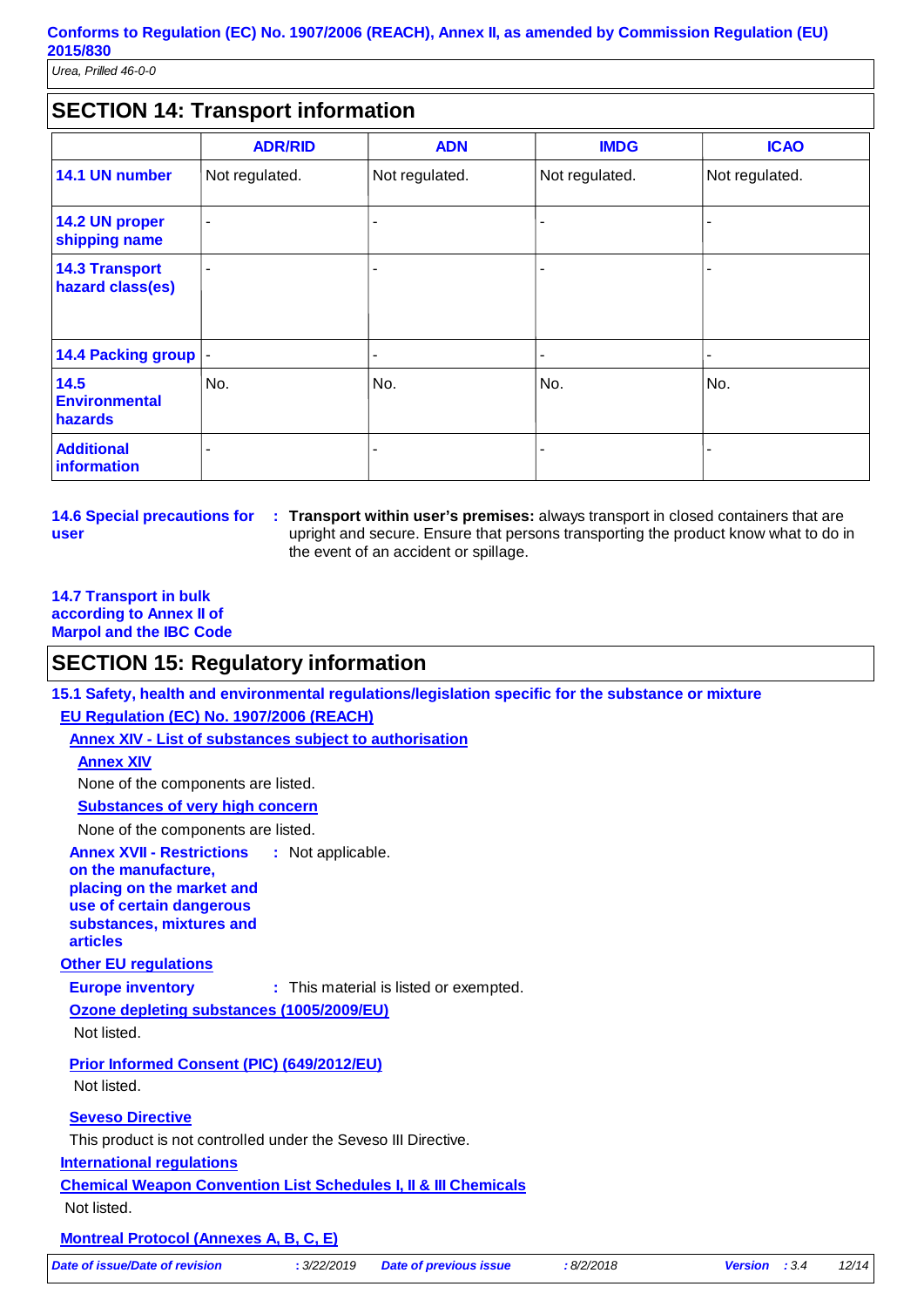*Urea, Prilled 46-0-0*

# **SECTION 15: Regulatory information**

### Not listed.

**Stockholm Convention on Persistent Organic Pollutants** Not listed.

### **Rotterdam Convention on Prior Informed Consent (PIC)** Not listed.

### **UNECE Aarhus Protocol on POPs and Heavy Metals**

Not listed.

| <b>International lists</b> |                                                                                                             |
|----------------------------|-------------------------------------------------------------------------------------------------------------|
| <b>National inventory</b>  |                                                                                                             |
| <b>Australia</b>           | : All components are listed or exempted.                                                                    |
| <b>Canada</b>              | : All components are listed or exempted.                                                                    |
| <b>China</b>               | : All components are listed or exempted.                                                                    |
| <b>Japan</b>               | : Japan inventory (ENCS): All components are listed or exempted.<br>Japan inventory (ISHL): Not determined. |
| <b>Malaysia</b>            | : Not determined.                                                                                           |
| <b>New Zealand</b>         | : All components are listed or exempted.                                                                    |
| <b>Philippines</b>         | : All components are listed or exempted.                                                                    |
| <b>Republic of Korea</b>   | : All components are listed or exempted.                                                                    |
| <b>Taiwan</b>              | : All components are listed or exempted.                                                                    |
| <b>Turkey</b>              | : Not determined.                                                                                           |
| <b>United States</b>       | : All components are listed or exempted.                                                                    |
|                            |                                                                                                             |

#### **15.2 Chemical safety assessment**

**:** Complete.

# **SECTION 16: Other information**

|                                                          | Indicates information that has changed from previously issued version.                                                                                                                                                                                                                                                                                                                                                                                                                                                                                                                                                                                                                                                                                                                                                                                                                                                                       |
|----------------------------------------------------------|----------------------------------------------------------------------------------------------------------------------------------------------------------------------------------------------------------------------------------------------------------------------------------------------------------------------------------------------------------------------------------------------------------------------------------------------------------------------------------------------------------------------------------------------------------------------------------------------------------------------------------------------------------------------------------------------------------------------------------------------------------------------------------------------------------------------------------------------------------------------------------------------------------------------------------------------|
|                                                          | <b>Abbreviations and acronyms :</b> ATE = Acute Toxicity Estimate<br>CLP = Classification, Labelling and Packaging Regulation [Regulation (EC) No.<br>1272/2008]<br>DMEL = Derived Minimal Effect Level<br>$DNEL = Derived No Effect Level$<br>EUH statement = CLP-specific Hazard statement<br>PBT = Persistent, Bioaccumulative and Toxic<br>PNEC = Predicted No Effect Concentration<br><b>RRN = REACH Registration Number</b><br>vPvB = Very Persistent and Very Bioaccumulative                                                                                                                                                                                                                                                                                                                                                                                                                                                         |
| <b>Key literature references</b><br>and sources for data | : REGULATION (EC) No 1907/2006 OF THE EUROPEAN PARLIAMENT AND OF<br>THE COUNCIL OF 18 DECEMBER 2006, with successive adaptations, amendments,<br>and corrigenda.<br>REGULATION (EC) No 1272/2008 OF THE EUROPEAN PARLIAMENT AND OF<br>THE COUNCIL OF 16 DECEMBER 2008, with successive adaptations, amendments,<br>and corrigenda.<br>ECHA, European Chemicals Agency, Classification and Labelling Database<br>DIRECTIVE 2012/18/EU OF THE EUROPEAN PARLIAMENT AND OF THE<br>COUNCIL OF 4 JULY 2012 on the control of major-accident hazards involving<br>dangerous substances<br>European Agreement concerning the International Carriage of Dangerous Goods by<br>Road (ADR), latest revision.<br>Directive 2008/68/EC of the European Parliament and of the Council of 24<br>September 2008 on the inland transport of dangerous goods, with successive<br>amendments.<br>REGULATION (EC) No 2003/2003 OF THE EUROPEAN PARLIAMENT AND OF |
|                                                          |                                                                                                                                                                                                                                                                                                                                                                                                                                                                                                                                                                                                                                                                                                                                                                                                                                                                                                                                              |

| Date of issue/Date of revision | : 3/22/2019 Date of previous issue | :8/2/2018 | <b>Version</b> : $3.4$ | 13/14 |
|--------------------------------|------------------------------------|-----------|------------------------|-------|
|                                |                                    |           |                        |       |